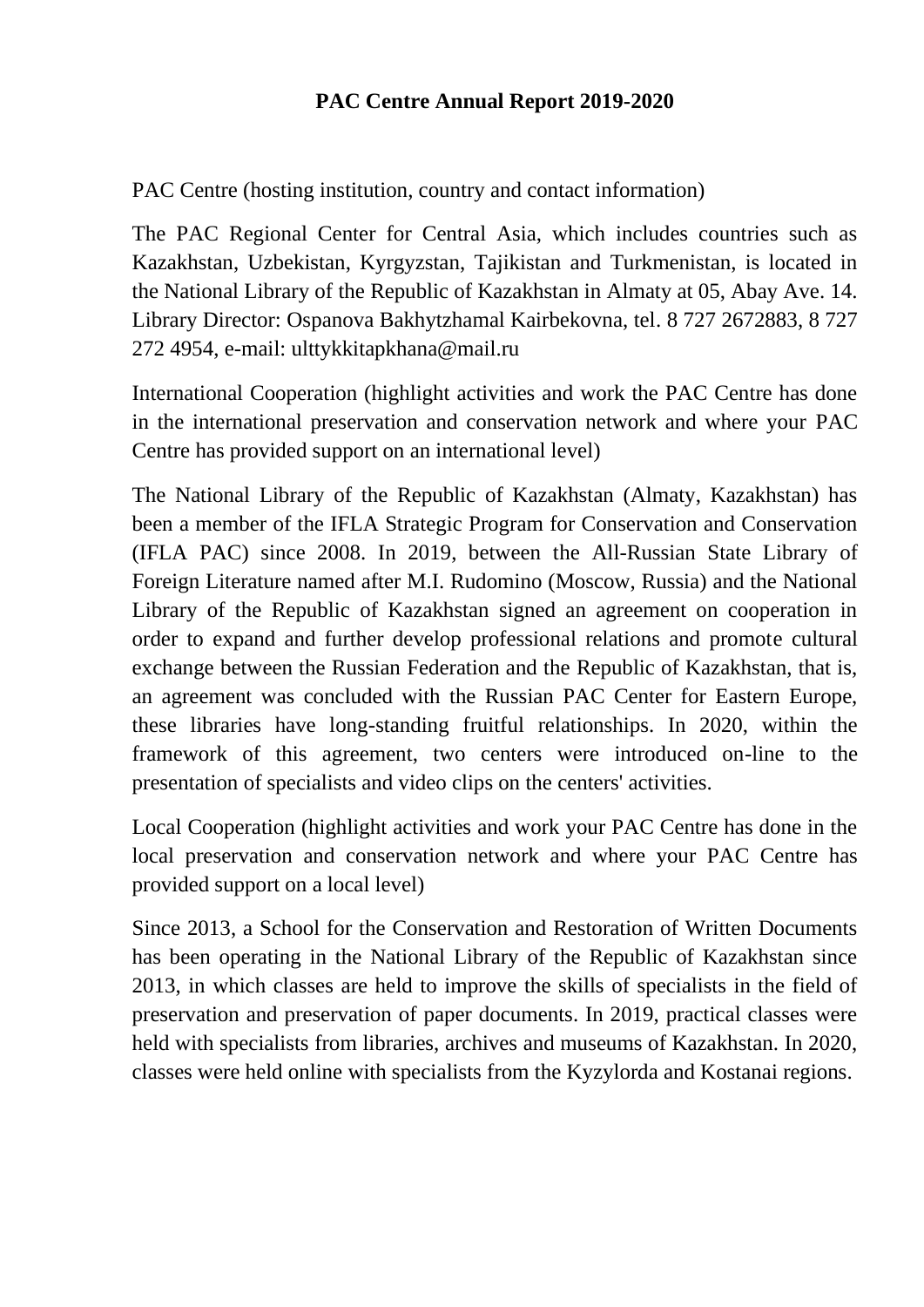Workshops/trainings/events (what workshops/trainings/events has the PAC Centre organised? Which workshops/trainings/events did the PAC Centre participate in? both on international and national level)

As part of the work of the PAC regional center for Central Asia, in 2019, specialists from the National Library of the Republic of Kazakhstan held a training seminar and master classes on the restoration of rare books in Uzbekistan, which were attended by restorers-binders from libraries, archives and museums of Uzbekistan.

Involvement of the PAC Centre with the IFLA Initiatives (i.e. the Risk Register/FAQ )

In 2019, the PAC Regional Center for Central Asia participated in IFLA initiatives: a document was prepared on the physico-chemical and biological stabilization of documents, which was published in the IFLA electronic journal of May 13, 2020 on pages 44-52.

Suggestions to IFLA HQ on improvements to the PAC Centre network (e.g. gaps in expertise covered by the current PAC Centre network, communication issues, support requests (non-financial) etc.)

There are no offers.

New standards/guidelines/best practices which should be shared with the community

-

Any other comments

-

Add additional resources and pictures at the end of the document. Добавьте дополнительные ресурсы и картинки в конце документа.

Kindly submit to claire.mcguire@ifla.og before 15 July, 2020.

The information was prepared by the coordinator of the regional center for Central Asia - Sarsenbaeva Botakoz Shagalievna, head of the Restoration, Preservation and Binding Service of the National Library of the Republic of Kazakhstan, Ph.D.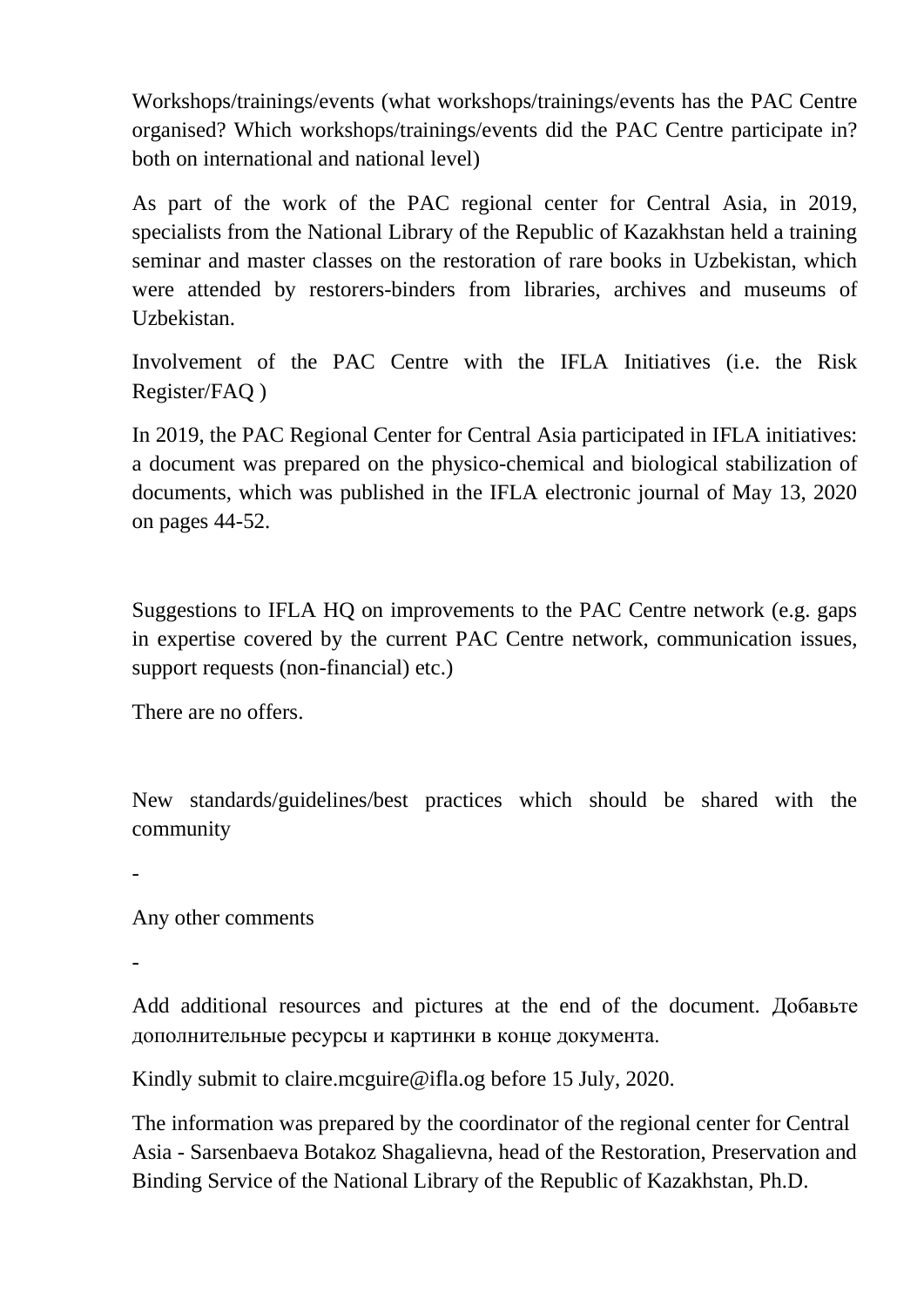